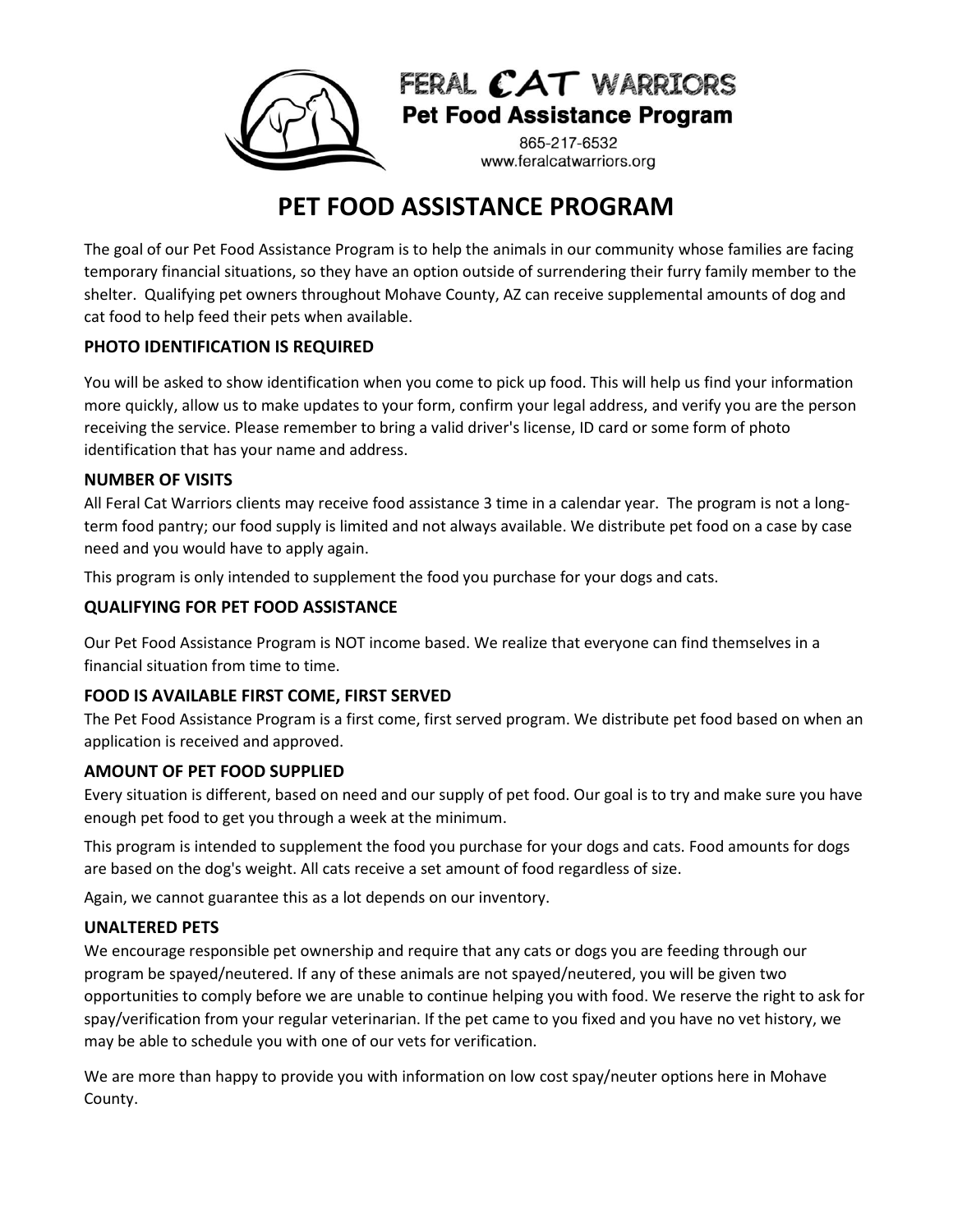

## FERAL CAT WARRIORS **Pet Food Assistance Program**

865-217-6532 www.feralcatwarriors.org

*Please fill out all information to the best of your ability. The information collected on this form will help us determine your needs and the needs of our community.*

\*\*Are you applying for a feral cat colony?  $□Yes$   $□No**$ 

**\*\*\*Only pets listed on the original application will be eligible for pet food assistance. Adding additional animals to the home for pet food assistance will need to be considered on a case by case basis by the Community Pet Resources Case Manager.\*\*\***

(Please Print Clearly to avoid any delays with your request.)

| Name:                                                                                                                              |             |                              |                               |              |  |  |
|------------------------------------------------------------------------------------------------------------------------------------|-------------|------------------------------|-------------------------------|--------------|--|--|
| Address:                                                                                                                           |             |                              |                               |              |  |  |
| City:                                                                                                                              |             |                              | <b>AZ</b> Zip: ______________ |              |  |  |
|                                                                                                                                    |             |                              | Cell:                         |              |  |  |
| Email:<br><u> 1980 - Johann Barbara, martxa amerikan personal (h. 1980).</u>                                                       |             |                              |                               |              |  |  |
| $\square$ Email<br>$\Box$ Home Phone<br>Best way to contact:                                                                       | $\Box$ Cell |                              |                               |              |  |  |
| Why do you need assistance? (Please check one reason only):                                                                        |             |                              |                               |              |  |  |
| $\Box$ Unexpected expense: not on government assistance program                                                                    |             |                              |                               |              |  |  |
| $\Box$ Need help between paychecks; not on government assistance program                                                           |             |                              |                               |              |  |  |
| $\Box$ Temporarily out of work; not on government assistance program                                                               |             |                              |                               |              |  |  |
| $\square$ Low income; not on government assistance program                                                                         |             |                              |                               |              |  |  |
| On government assistance program(s) (please list): _____________________________                                                   |             |                              |                               |              |  |  |
| How long do you foresee the issue continuing? (Please check one only):                                                             |             |                              |                               |              |  |  |
| $\Box$ Less then a month<br>$\Box$ More than a month                                                                               |             | $\square$ Six months or more | $\Box$ More than a year       |              |  |  |
| How did you hear about us? (Please select all that apply):                                                                         |             |                              |                               |              |  |  |
| $\Box$ Friend<br>$\Box$ Neighbor<br>□Advertisement<br>$\square$ Facebook<br>$\Box$ Shelter (list)<br>$\Box$ Other: $\qquad \qquad$ |             | $\Box$ Twitter               | □Shelter (MCAS)               | $\sqcup$ Vet |  |  |
| <b>Pet Care Information:</b>                                                                                                       |             |                              |                               |              |  |  |
| Have you used our pet food assistance program in the past? $\Box$ Yes                                                              |             | $\Box$ No                    |                               |              |  |  |
| Would you be interested in low-cost spay/neuter & vaccination services for pets? $\square$ Yes                                     |             |                              | $\Box$ No                     |              |  |  |
| Do your pets have a regular veterinarian where they receive veterinary care?                                                       |             |                              | $\square$ No<br>$\square$ Yes |              |  |  |
| Dog & Cat Information:                                                                                                             |             |                              |                               |              |  |  |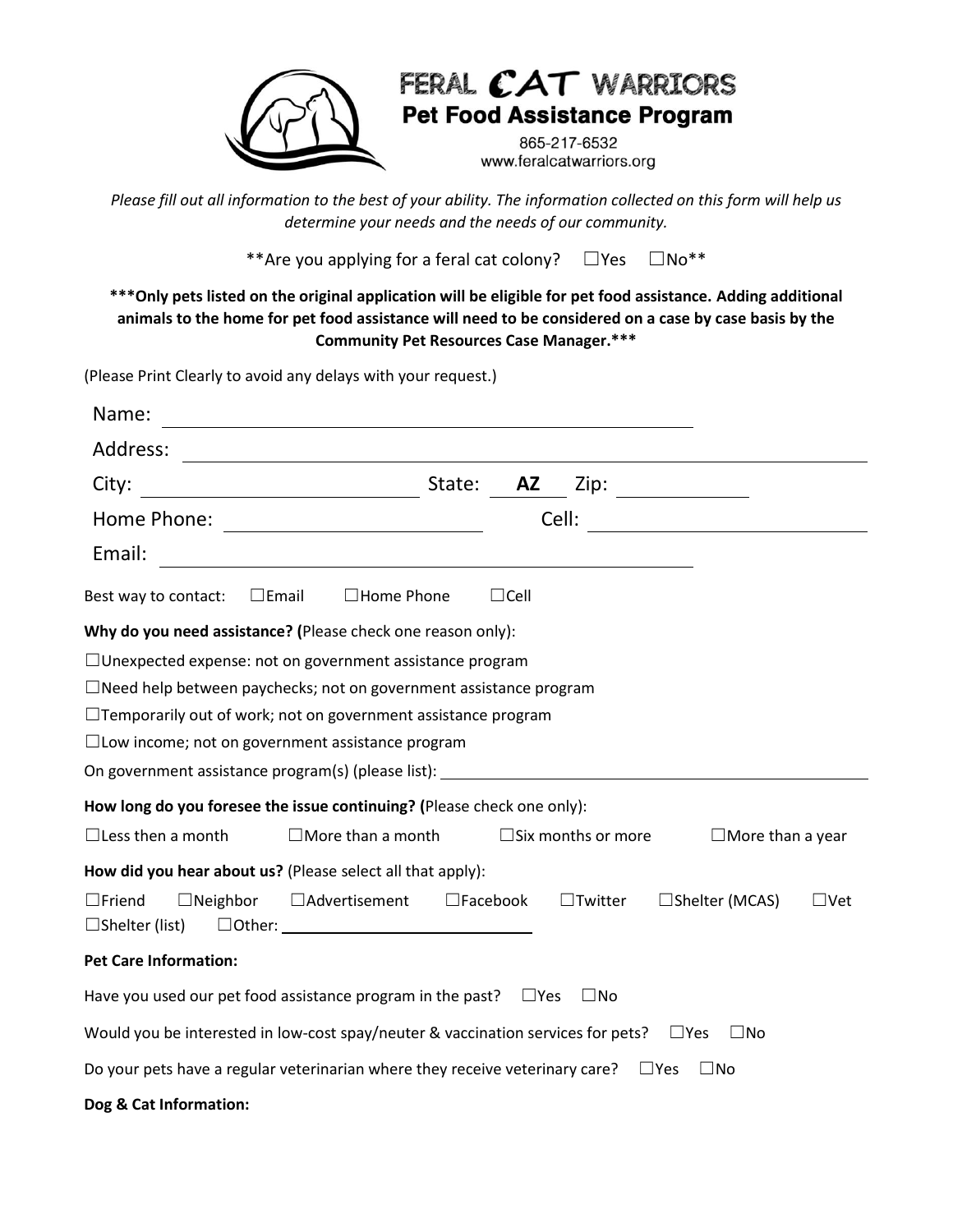You will only be able to receive assistance for cats and dogs initially registered on this form. All food is provided through donations, and we cannot guarantee the amount of food we get or the variety of food we receive. We understand that some pets need special diets or have restrictions and we will accommodate only when we are able to.

#### **Animal Names:**

\*\*\*Please note that all pets must be fixed or scheduled to be fixed to be eligible for our program. We can provide you with information on low cost spay/neuter option in Mohave County.\*\*\*

#### **Cat Information:**

House cats:

How many cats (not ferals) are you feeding that are already spayed or neutered? \_\_\_\_\_\_\_\_\_\_\_\_\_\_\_\_\_\_\_

How many cats (not ferals) are you feeding that are intact (not spayed or neutered yet)? \_\_\_\_\_\_\_\_\_\_

Are you feeding your cats : □dry food □wet food □both

Are there special diets or dietary restrictions (we cannot always accommodate special diets but will attempt to do so when we are able)

\_\_\_\_\_\_\_\_\_\_\_\_\_\_\_\_\_\_\_\_\_\_\_\_\_\_\_\_\_\_\_\_\_\_\_\_\_\_\_\_\_\_\_\_\_\_\_\_\_\_\_\_\_\_\_\_\_\_\_\_\_\_\_\_\_\_\_\_\_\_\_\_\_\_\_\_\_\_\_\_\_\_\_\_\_\_\_\_

\_\_\_\_\_\_\_\_\_\_\_\_\_\_\_\_\_\_\_\_\_\_\_\_\_\_\_\_\_\_\_\_\_\_\_\_\_\_\_\_\_\_\_\_\_\_\_\_\_\_\_\_\_\_\_\_\_\_\_\_\_\_\_\_\_\_\_\_\_\_\_\_\_\_\_\_\_\_\_\_\_\_\_\_\_\_\_\_

Are there any types of food your cat will NOT eat?

#### **Feral Cats:**

\*\*\*To receive assistance the colony must be Trap-Neuter(Spay)-Returned (TNRd). Please let the Community Pet Resource Manager know if you need assistance with TNR.

Are you feeding feral cats? If so, how many \_\_\_\_\_\_\_\_\_\_\_\_\_\_\_\_\_\_\_\_

Are they all spayed/neutered and/or ear tipped? \_\_\_\_\_\_\_\_\_\_\_\_\_\_\_\_\_\_\_\_\_\_\_\_\_\_\_\_\_\_\_\_

|  | Are any of the cats that you are feeding tame cats that you would like to rehome? $\square$ Yes | $\square$ No |
|--|-------------------------------------------------------------------------------------------------|--------------|
|  | Are you needing food for: $\Box$ only the feral cats $\Box$ feral cats & personal pets          |              |

#### **Dog Information:**

How many dogs are you feeding that are already spayed or neutered?

How many dogs are you feeding that are intact (not spayed or neutered)?

**How many dogs are you feeding of the following sizes:**